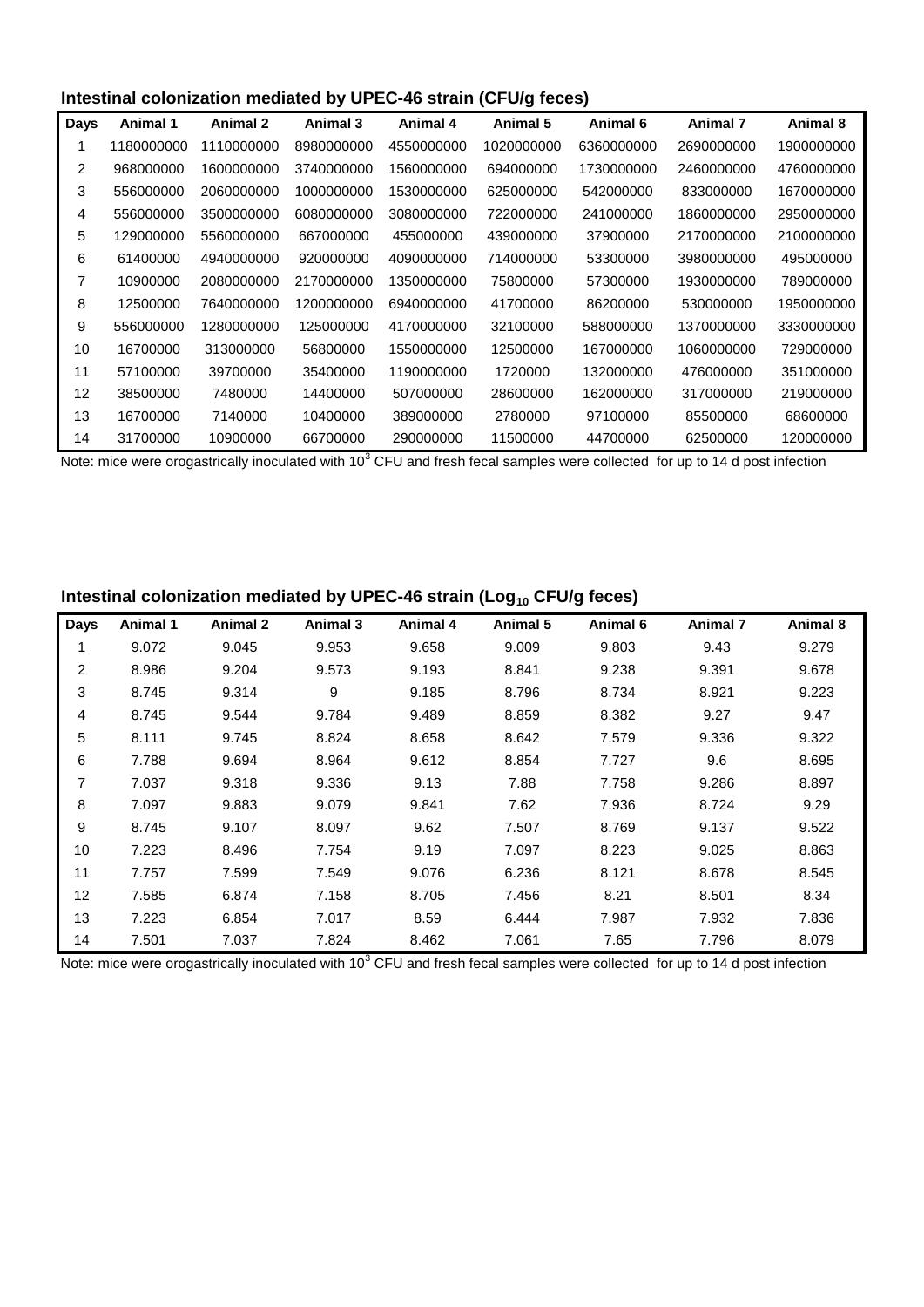### **Intestinal colonization mediated by UPEC-46***::afpA* **strain (CFU/g feces)**

| <b>Days</b> | Animal 1   | <b>Animal 2</b> | Animal 3   | Animal 4  | Animal 5  | Animal 6 | Animal 7 | Animal 8  |
|-------------|------------|-----------------|------------|-----------|-----------|----------|----------|-----------|
|             | 1090000000 | 343000000       | 1130000000 | 218000000 | 76900000  | 10700000 | 83300000 | 44400000  |
| 2           | 926000000  | 260000000       | 303000000  | 60600000  | 53500000  | 75000000 | 48600000 | 18200000  |
| 3           | 88900000   | 313000000       | 153000000  | 100000000 | 323000000 | 80000000 | 20800000 | 30000000  |
| 4           | 136000000  | 77800000        | 96000000   | 36400000  | 52600000  | 9090000  | 1670000  | 7810000   |
| 5           | 27800000   | 27800000        | 12500000   | 59300000  | 135000000 | 69400000 | 2670000  | 55600000  |
| 6           | 13300000   | 55600000        | 16700000   | 4170000   | 25300000  | 3750000  | 5910000  | 117000000 |
|             | 2380000    | 12500000        | 75300000   | 4170000   | 50700000  | 357000   | 357000   | 52600000  |
| 8           | 5750000    | 50900000        | 33300000   | 2000000   | 17200000  | 536000   | 267000   | 50000000  |
| 9           | 1800000    | 28300000        | 14200000   | 1250000   | 1470000   | 135000   | 317000   | 12500000  |
| 10          | 808000     | 9720000         | 9890000    | 870000    | 1880000   | 1200000  | 133000   | 4290000   |
| 11          | 5560000    | 9260000         | 3330000    | 588000    | 217000    | 1900000  | 124000   | 294000    |
| 12          | 100000     | 9090000         | 1360000    | 400000    | 214000    | 4160000  | 289000   | 281000    |
| 13          | 147000     | 5000000         | 183000     | 156000    | 230000    | 2310000  | 213000   | 133000    |
| 14          | 600000     | 476000          | 139000     | 150000    | 571000    | 929000   | 500000   | 204000    |

Note: mice were orogastrically inoculated with 10<sup>3</sup> CFU and fresh fecal samples were collected for up to 14 d post infection

## Intestinal colonization mediated by UPEC-46::afpA strain (Log<sub>10</sub> CFU/g feces)

| <b>Days</b> | <b>Animal 1</b> | <b>Animal 2</b> | Animal 3 | <b>Animal 4</b> | Animal 5 | Animal 6 | <b>Animal 7</b> | Animal 8 |
|-------------|-----------------|-----------------|----------|-----------------|----------|----------|-----------------|----------|
| 1           | 9.037           | 8.535           | 9.053    | 8.338           | 7.886    | 7.029    | 7.921           | 7.647    |
| 2           | 8.967           | 8.415           | 8.481    | 7.782           | 7.728    | 7.875    | 7.687           | 7.26     |
| 3           | 7.949           | 8.496           | 8.185    | 8               | 8.509    | 7.903    | 7.318           | 7.477    |
| 4           | 8.134           | 7.891           | 7.982    | 7.561           | 7.721    | 6.959    | 6.223           | 6.893    |
| 5           | 7.444           | 7.444           | 7.097    | 7.773           | 8.13     | 7.841    | 6.427           | 7.745    |
| 6           | 7.124           | 7.745           | 7.223    | 6.62            | 7.403    | 6.574    | 6.772           | 8.068    |
| 7           | 6.377           | 7.097           | 7.877    | 6.62            | 7.705    | 5.553    | 5.553           | 7.721    |
| 8           | 6.76            | 7.707           | 7.522    | 6.301           | 7.236    | 5.729    | 5.427           | 7.699    |
| 9           | 6.255           | 7.452           | 7.152    | 6.097           | 6.167    | 5.13     | 5.501           | 7.097    |
| 10          | 5.907           | 6.988           | 6.995    | 5.94            | 6.274    | 6.079    | 5.124           | 6.632    |
| 11          | 6.745           | 6.967           | 6.522    | 5.769           | 5.336    | 6.279    | 5.093           | 5.468    |
| 12          | 5               | 6.959           | 6.134    | 5.602           | 5.33     | 6.619    | 5.461           | 5.449    |
| 13          | 5.167           | 6.699           | 5.262    | 5.193           | 5.362    | 6.364    | 5.328           | 5.124    |
| 14          | 5.778           | 5.678           | 5.143    | 5.176           | 5.757    | 5.968    | 5.699           | 5.31     |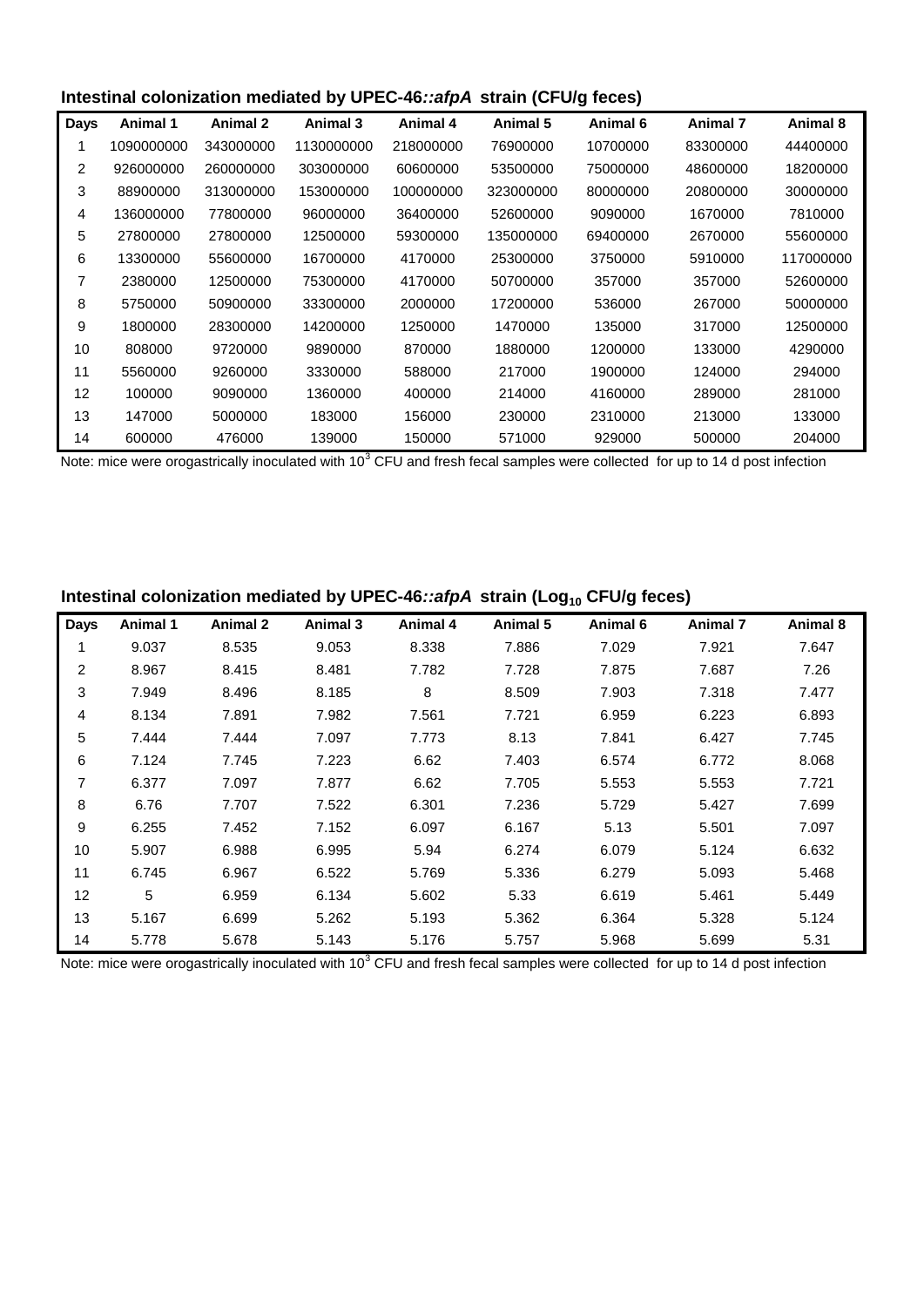#### **Intestinal colonization mediated by UPEC-46***::afpA* **(pPAS3) strain (CFU/g feces)**

| Days | Animal 1   | Animal 2    | Animal 3   | Animal 4   | Animal 5   | Animal 6  | Animal 7   | Animal 8  |
|------|------------|-------------|------------|------------|------------|-----------|------------|-----------|
|      | 6670000000 | 10000000000 | 6000000000 | 1460000000 | 1320000000 | 980000000 | 4690000000 | 930000000 |
| 2    | 2200000000 | 2170000000  | 325000000  | 2780000000 | 1790000000 | 62500000  | 1130000000 | 66700000  |
| 3    | 1610000000 | 1720000000  | 1750000000 | 1720000000 | 2330000000 | 41700000  | 105000000  | 83300000  |
| 4    | 7690000000 | 800000000   | 710000000  | 571000000  | 247000000  | 729000000 | 119000000  | 44400000  |
| 5    | 196000000  | 43500000    | 3170000000 | 7270000000 | 278000000  | 175000000 | 652000000  | 171000000 |
| 6    | 370000000  | 917000000   | 6670000000 | 1440000000 | 292000000  | 90300000  | 230000000  | 263000000 |
| 7    | 288000000  | 208000000   | 2380000000 | 5450000000 | 94200000   | 158000000 | 53500000   | 282000000 |
| 8    | 132000000  | 55600000    | 652000000  | 1890000000 | 27800000   | 41700000  | 222000000  | 91700000  |
| 9    | 889000000  | 74100000    | 1490000000 | 2400000000 | 104000000  | 26700000  | 95200000   | 100000000 |
| 10   | 113000000  | 100000000   | 2080000000 | 1930000000 | 107000000  | 86000000  | 39900000   | 107000000 |
| 11   | 37900000   | 106000000   | 500000000  | 952000000  | 15900000   | 12300000  | 41700000   | 23800000  |
| 12   | 15800000   | 14500000    | 96100000   | 378000000  | 9680000    | 5560000   | 31300000   | 11600000  |
| 13   | 23800000   | 10600000    | 114000000  | 181000000  | 6940000    | 13200000  | 20800000   | 2920000   |
| 14   | 53300000   | 26000000    | 116000000  | 60600000   | 3560000    | 11600000  | 8330000    | 9420000   |

Note: mice were orogastrically inoculated with 10<sup>3</sup> CFU and fresh fecal samples were collected for up to 14 d post infection

#### Intestinal colonization mediated by UPEC-46::afpA (pPAS3) strain (Log<sub>10</sub> CFU/g feces)

| <b>Days</b>    | Animal 1 | <b>Animal 2</b> | Animal 3 | Animal 4 | Animal 5 | Animal 6 | <b>Animal 7</b> | Animal 8 |
|----------------|----------|-----------------|----------|----------|----------|----------|-----------------|----------|
|                | 9.824    | 10              | 9.778    | 9.164    | 9.121    | 8.991    | 9.671           | 8.968    |
| $\overline{c}$ | 9.342    | 9.336           | 8.512    | 9.444    | 9.253    | 7.796    | 9.053           | 7.824    |
| 3              | 9.207    | 9.236           | 9.243    | 9.236    | 9.367    | 7.62     | 8.021           | 7.921    |
| 4              | 9.886    | 8.903           | 8.851    | 8.757    | 8.393    | 8.863    | 8.076           | 7.647    |
| 5              | 8.292    | 7.638           | 9.501    | 9.862    | 8.444    | 8.243    | 8.814           | 8.233    |
| 6              | 8.568    | 8.962           | 9.824    | 9.158    | 8.465    | 7.956    | 8.362           | 8.42     |
| 7              | 8.459    | 8.318           | 9.377    | 9.736    | 7.974    | 8.199    | 7.728           | 8.45     |
| 8              | 8.121    | 7.745           | 8.814    | 9.276    | 7.444    | 7.62     | 8.346           | 7.962    |
| 9              | 8.949    | 7.87            | 9.173    | 9.38     | 8.017    | 7.427    | 7.979           | 8        |
| 10             | 8.053    | 8               | 9.318    | 9.286    | 8.029    | 7.934    | 7.601           | 8.029    |
| 11             | 7.579    | 8.025           | 8.699    | 8.979    | 7.201    | 7.09     | 7.62            | 7.377    |
| 12             | 7.199    | 7.161           | 7.983    | 8.577    | 6.986    | 6.745    | 7.496           | 7.064    |
| 13             | 7.377    | 7.025           | 8.057    | 8.258    | 6.841    | 7.121    | 7.318           | 6.465    |
| 14             | 7.727    | 7.415           | 8.064    | 7.782    | 6.551    | 7.064    | 6.921           | 6.974    |